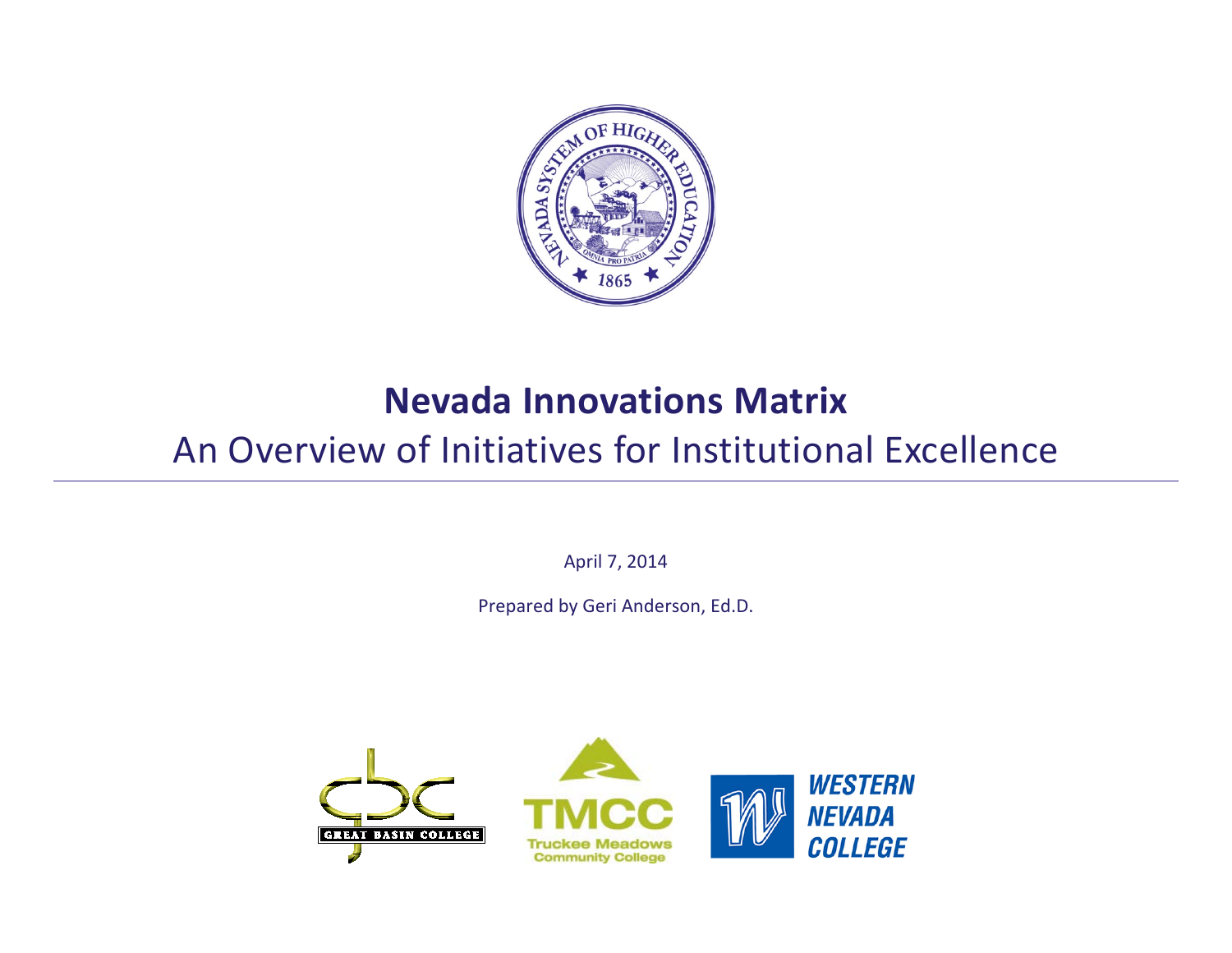### **Major Initiatives Overview**

Creating a System of Higher Education Prepared for Tomorrow's Students

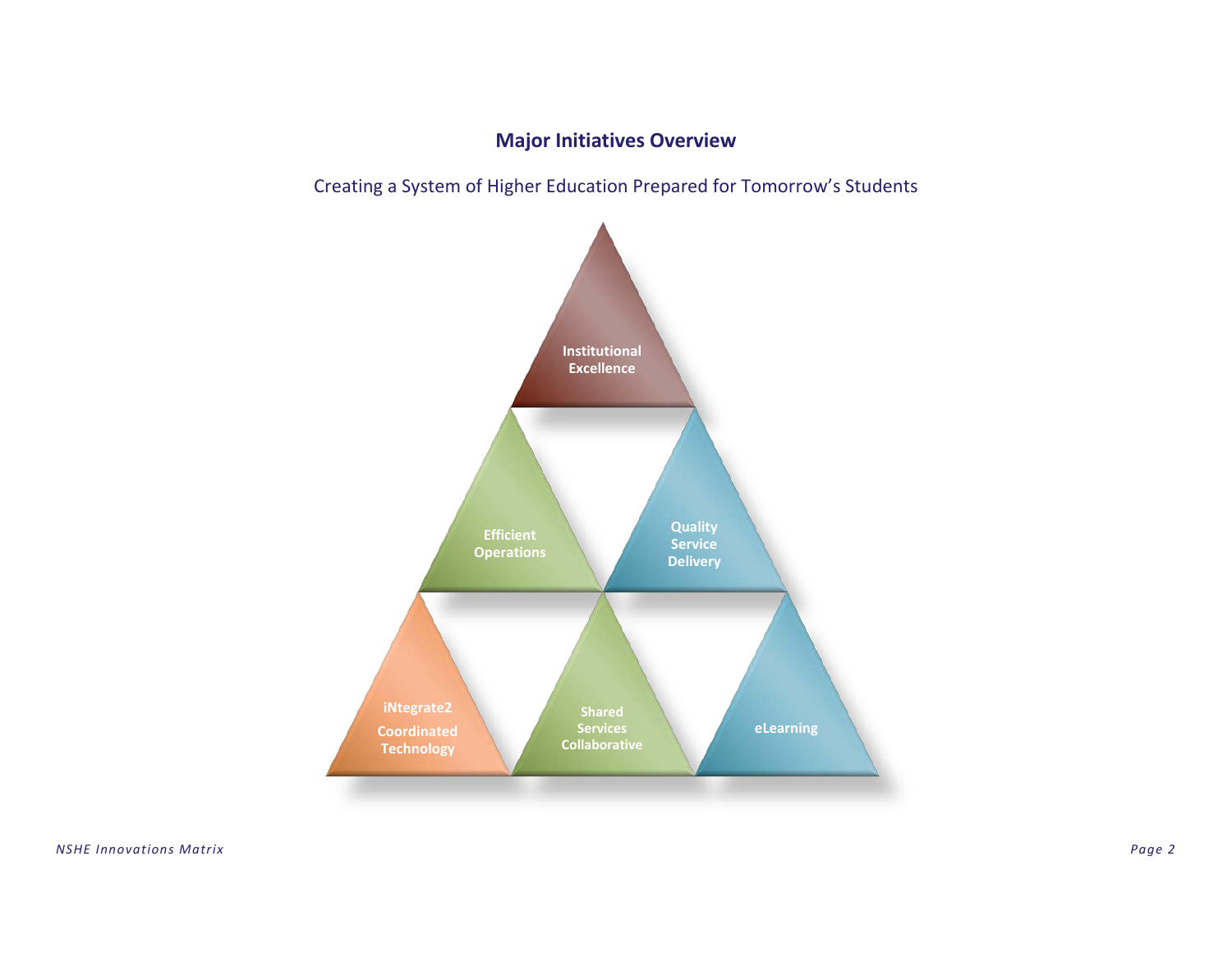| <b>Enterprise Software</b> |                                                                                                                                                                                                                                                                                                          | <b>Shared Services</b>                                                                                                                                                                                                                                                                                                                                                                                                                                                                                                                                       |                                                                                                                                                                                                                                                                                                                                                                                                                                                                                                          | eLearning                                                                                                                                                                                                                                                                                                                                                                                                                                                                                                                                                                                                                                                                                                                                                                                                                                                                                     |
|----------------------------|----------------------------------------------------------------------------------------------------------------------------------------------------------------------------------------------------------------------------------------------------------------------------------------------------------|--------------------------------------------------------------------------------------------------------------------------------------------------------------------------------------------------------------------------------------------------------------------------------------------------------------------------------------------------------------------------------------------------------------------------------------------------------------------------------------------------------------------------------------------------------------|----------------------------------------------------------------------------------------------------------------------------------------------------------------------------------------------------------------------------------------------------------------------------------------------------------------------------------------------------------------------------------------------------------------------------------------------------------------------------------------------------------|-----------------------------------------------------------------------------------------------------------------------------------------------------------------------------------------------------------------------------------------------------------------------------------------------------------------------------------------------------------------------------------------------------------------------------------------------------------------------------------------------------------------------------------------------------------------------------------------------------------------------------------------------------------------------------------------------------------------------------------------------------------------------------------------------------------------------------------------------------------------------------------------------|
|                            |                                                                                                                                                                                                                                                                                                          |                                                                                                                                                                                                                                                                                                                                                                                                                                                                                                                                                              |                                                                                                                                                                                                                                                                                                                                                                                                                                                                                                          |                                                                                                                                                                                                                                                                                                                                                                                                                                                                                                                                                                                                                                                                                                                                                                                                                                                                                               |
|                            | iNtegrate 2                                                                                                                                                                                                                                                                                              |                                                                                                                                                                                                                                                                                                                                                                                                                                                                                                                                                              | The Nevada College Collaborative                                                                                                                                                                                                                                                                                                                                                                                                                                                                         | <b>E-Learning Steering Committee</b>                                                                                                                                                                                                                                                                                                                                                                                                                                                                                                                                                                                                                                                                                                                                                                                                                                                          |
| Description<br>Short       | Establish common enterprise system<br>for all Human Resources and Finance<br>functions                                                                                                                                                                                                                   | Consideration of measures to<br>reduce costs and increase<br>revenue through common service<br>delivery                                                                                                                                                                                                                                                                                                                                                                                                                                                      | Additional consideration of<br>common service delivery<br>opportunities, costs, and benefits                                                                                                                                                                                                                                                                                                                                                                                                             | Update and expand eLearning services<br>offered by NSHE                                                                                                                                                                                                                                                                                                                                                                                                                                                                                                                                                                                                                                                                                                                                                                                                                                       |
| <b>Key Objectives</b>      | Integrate administrative applications<br>(Finance and Human Resources)<br>together with student system<br>Implement best practices in business<br>and administrative transactions<br>Reduce unnecessary duplication of<br>back office functions<br>Ensure consistent and effective<br>operating policies | Identify Opportunities to:<br>-Achieve cost savings to allow<br>reallocation of resources to<br>institutions' core mission<br>-Develop long term sustainability<br>strategies by evaluating new<br>revenue streams<br>-Gain economies of scale through<br>centralized transaction<br>processing<br>-Standardize practices, processes<br>and policies among the<br>community colleges<br>-Re-focus college staff on<br>mission-critical functions<br>-Improve on current levels of<br>services to students, staff, the<br>community and other<br>stakeholders | Assess information technology<br>environment, including:<br>-Planning, staffing, organization<br>and budgeting<br>-Academic and instructional<br>computing including classroom<br>and distance education<br>-Administrative software<br>implementation effectiveness<br>-Network, infrastructure and<br>security<br>Identify opportunities to:<br>-Leverage existing investments to<br>improve services<br>-Reduce overall operating costs<br>-Share resources and services<br>across all 3 institutions | Build ways to extend the benefits of our<br>collective strengths to all of our students<br>where and when they need us.<br>Consider approaches and technologies<br>that utilize e-learning in the support of<br>remediating students in a timely and<br>effective fashion. The Committee shall<br>develop an education and business<br>model, a program plan, and budget for<br>the implementation of online and e-<br>learning remedial modules - initially in<br>Mathematics and then English.<br>Develop an education and business<br>model, a program plan, and budget for<br>the implementation of e-Ncore online<br>gateway course offerings that will be<br>transferrable to all NSHE institutions.<br>Evaluate and prioritize the remaining<br>recommendations of the Katz report not<br>otherwise addressed in Phases 1 and 2<br>including a recommended<br>implementation timeline. |
| <b>Enterprise Software</b> |                                                                                                                                                                                                                                                                                                          | <b>Shared Services</b>                                                                                                                                                                                                                                                                                                                                                                                                                                                                                                                                       |                                                                                                                                                                                                                                                                                                                                                                                                                                                                                                          | eLearning                                                                                                                                                                                                                                                                                                                                                                                                                                                                                                                                                                                                                                                                                                                                                                                                                                                                                     |
|                            |                                                                                                                                                                                                                                                                                                          |                                                                                                                                                                                                                                                                                                                                                                                                                                                                                                                                                              |                                                                                                                                                                                                                                                                                                                                                                                                                                                                                                          |                                                                                                                                                                                                                                                                                                                                                                                                                                                                                                                                                                                                                                                                                                                                                                                                                                                                                               |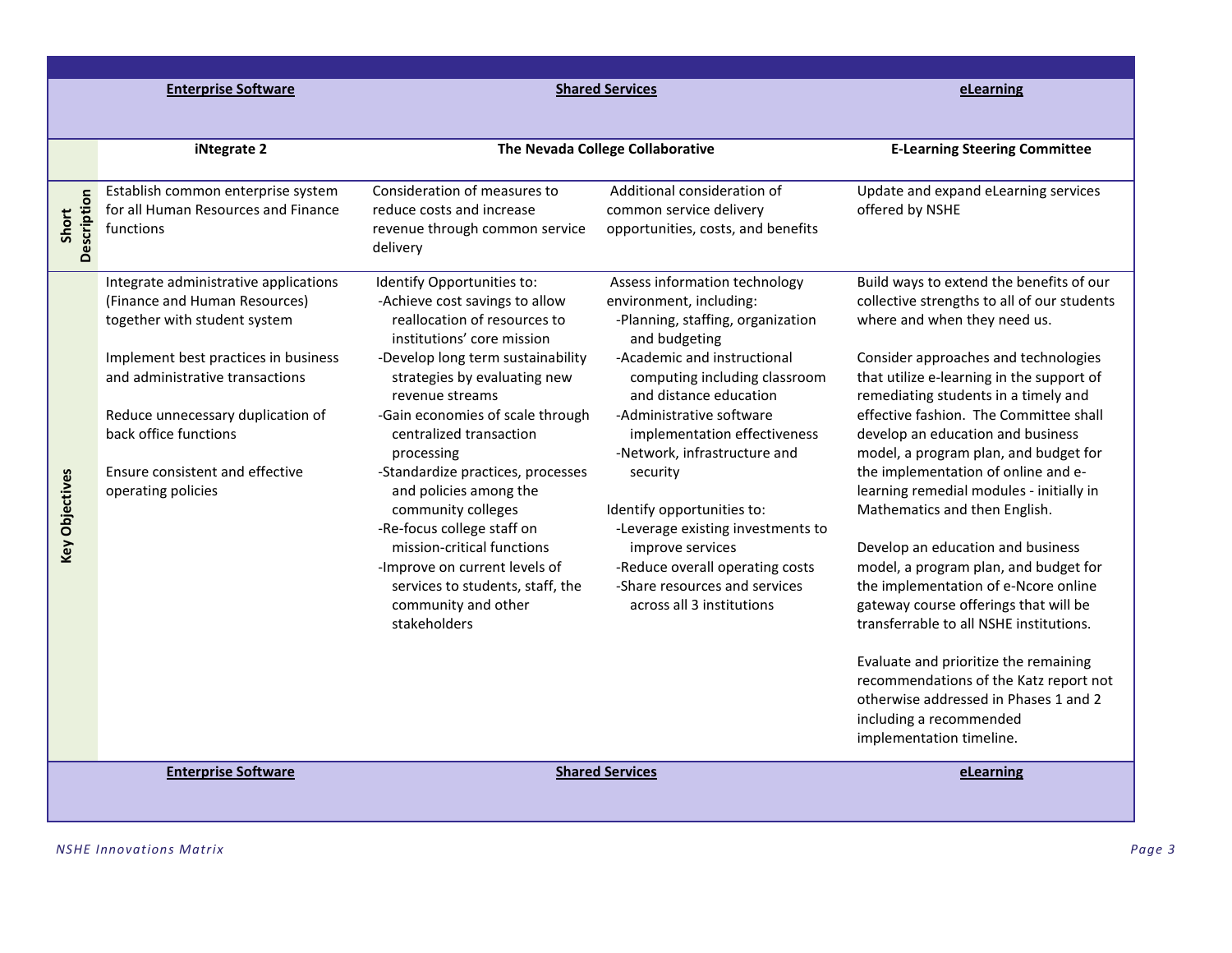**Payer Innovations Considered Considered Considered Considered Considered Considered Considered Theorem and Page 1818 and Page 47 <b>***Page 4 Page 4 Alternative Constrained Considered Considered Considered Considered Co* must include the appropriate checks and balances, but NSHE should "trust the processes" to work as designed and minimize extraneous verification steps, especially manual ones. Manage change. Successful implementation is based more on the implementation effort than the change itself. In order to put any process, technology or policy in place, elements change management elements - training, communication and monitoring – must be deeply ingrained in the implementation. Maintain scalability.

Challenge the current state. Current practices, policies, and organizations have evolved over several decades. Move to shared services delivery model.

Balance risk and efficiency. Determine NSHE's desired balance of risk (financial and compliance) with process efficiency.

Define roles and responsibilities. Develop and document policy and procedure to clearly articulate roles and responsibilities of offices, units and individuals across NSHE. Trust the process. Every process

Colleges should move toward adopting a Shared Services Alliance

Each college should establish regular performance benchmarking to monitor its own progress and comparative performance

Colleges should seek to establish consortia agreements

College leaders should collaborate to develop an appropriatelystructured shared governance model

Hold presidents responsible through annual evaluation for ensuring savings are realized. Colleges systematically review front- and middle-office functions to identify scope of greater efficiencies.

NSHE should support training retreat to develop strategic roadmap

NSHE should explore line item funding for shared services organization

Expand concurrent enrollment and e-learning options

Create a consortium to leverage shared services led by an Executive Director

Consortium must establish clear charter with responsibility for: -IT strategy, budget, planning and Operations -Reporting & analysis services -Shared services initiatives -Identifying short and long term cost saving & increases in productivity

Promote education opportunity, access and student success

Identify existing e-learning best practices

Improve and invest in existing best practices

Create and share new common solutions and services where none exist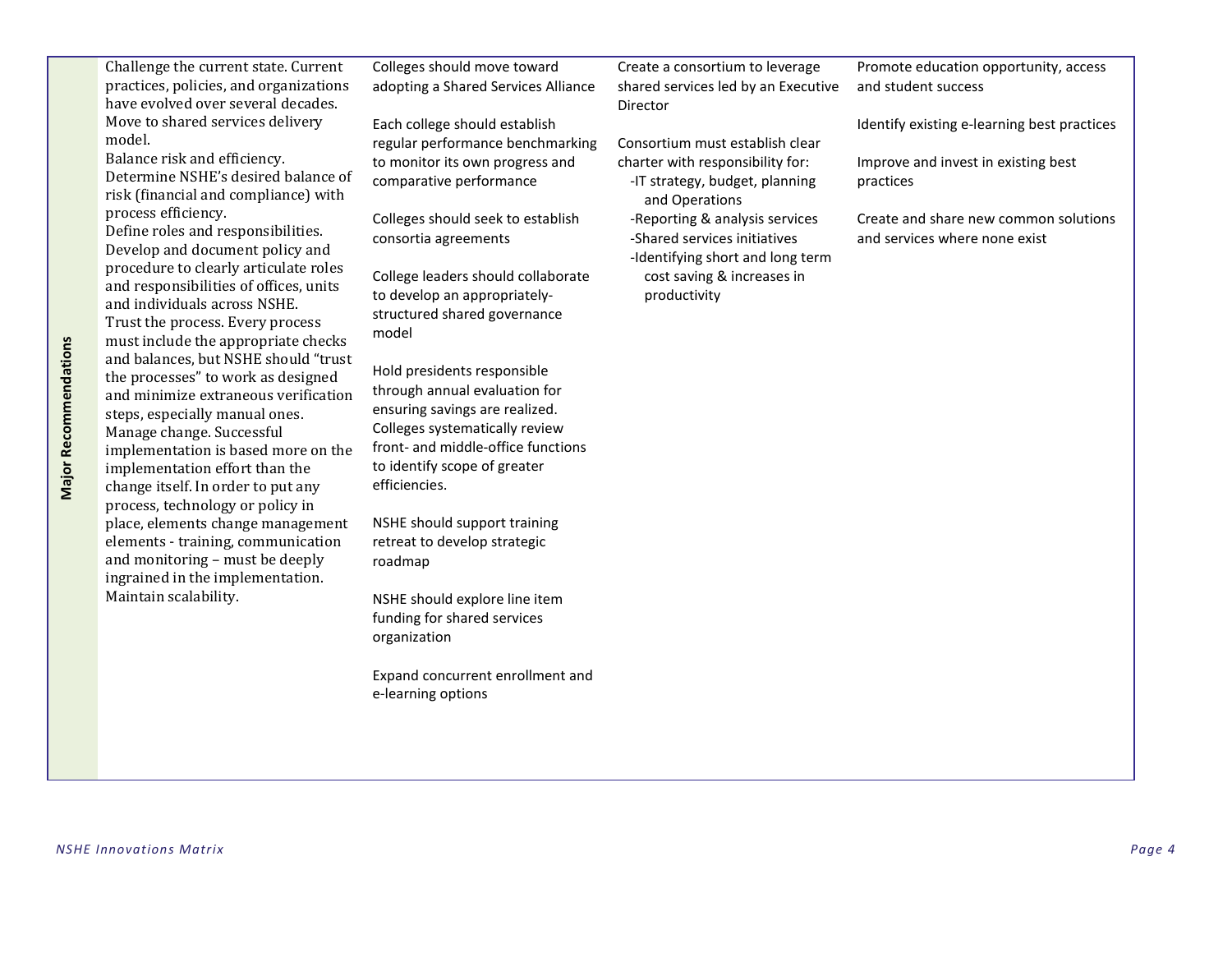| <b>Enterprise Software</b>         |                                                     | <b>Shared Services</b>                                                                      |                                                                                             | eLearning                                                                                                                                              |
|------------------------------------|-----------------------------------------------------|---------------------------------------------------------------------------------------------|---------------------------------------------------------------------------------------------|--------------------------------------------------------------------------------------------------------------------------------------------------------|
|                                    |                                                     |                                                                                             |                                                                                             |                                                                                                                                                        |
| Internal Champion<br>Group         | Board of Regents and<br>Project Implementation Team | Frank Woodbeck, Nevada College<br>Collaborative                                             | Presidents of TMCC, WNC, and<br><b>GBC</b>                                                  | <b>E-Learning Steering Committee</b>                                                                                                                   |
| External Support or Guidance       | <b>HURON Report</b>                                 | <b>Small College Shared Services</b><br><b>Alliance Evaluation</b><br>-- Geri Anderson, EdD | Information Technology Second<br><b>Opinion Assessment</b><br>"First Look"<br>- CampusWorks | E-Learning and Higher Education's Iron<br>Triangle: Opportunity, Affordability and<br><b>Student Success at NSHE</b><br>--Richard N. Katz & Associates |
| Timeline                           | Recommendations to Board of Regents<br>Aug. 2014    | Implementation beginning April<br>2014                                                      | Contract Completed Jan. 2014                                                                | Report to Chancellor Dec. 2014                                                                                                                         |
| <b>Estimated Cost</b><br>(Savings) | To Be Determined                                    | To Be Determined                                                                            | To Be Determined                                                                            | To Be Determined                                                                                                                                       |
| <b>Status</b>                      | <b>RFP Issued</b>                                   | Initial evaluation and vision<br>complete. Implementation to begin<br>April, 2014           | Has been combined with work of<br>Nevada College Collaborative                              | Phase I solutions fully developed and<br>ready for implementation                                                                                      |